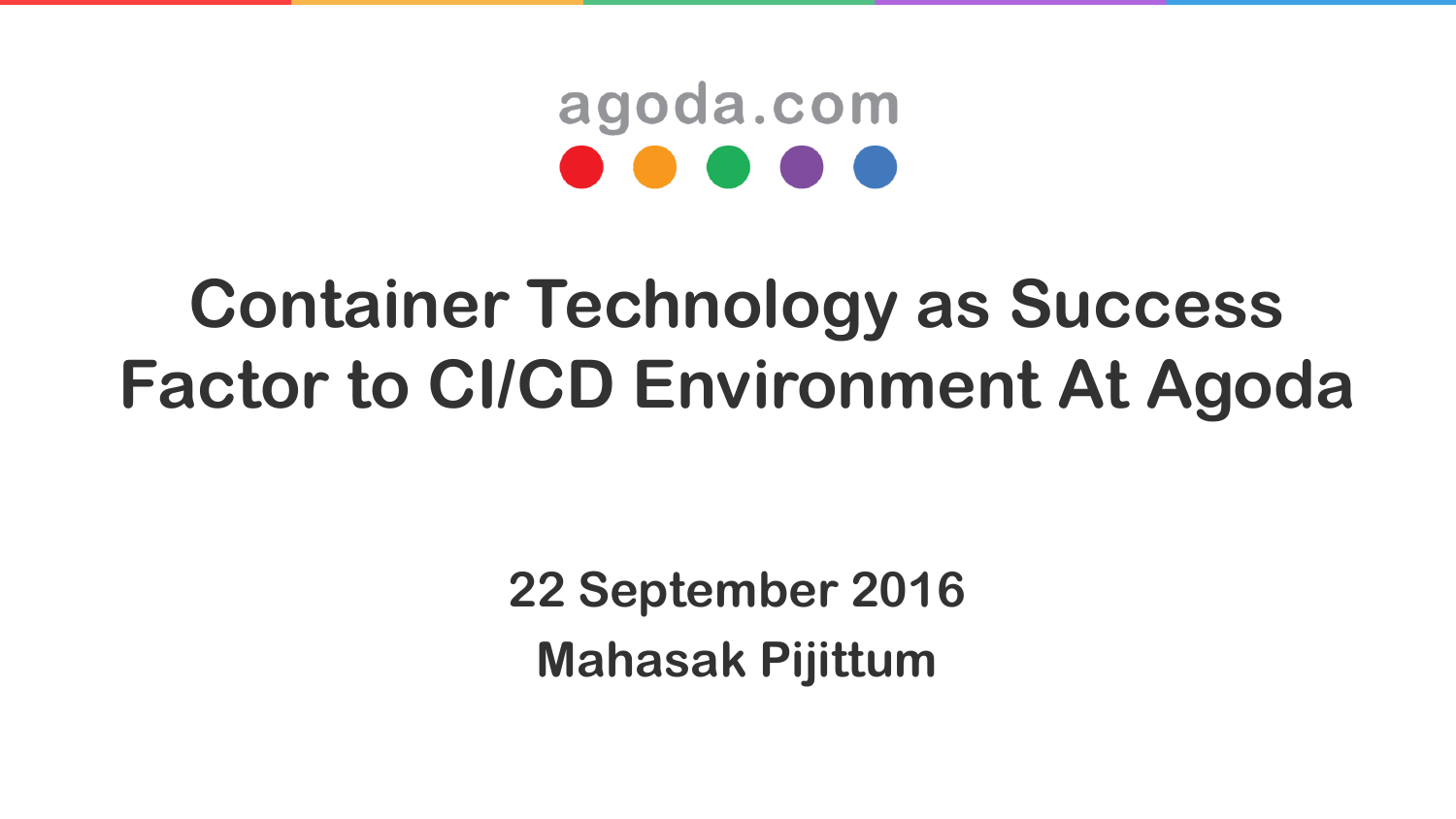#### • **Agoda at a glance**

- **Fun Facts**
- **Technology Stack**
- **CI/CD at Agoda**
- **Container at Agoda**
- **Agoda Automation Journey**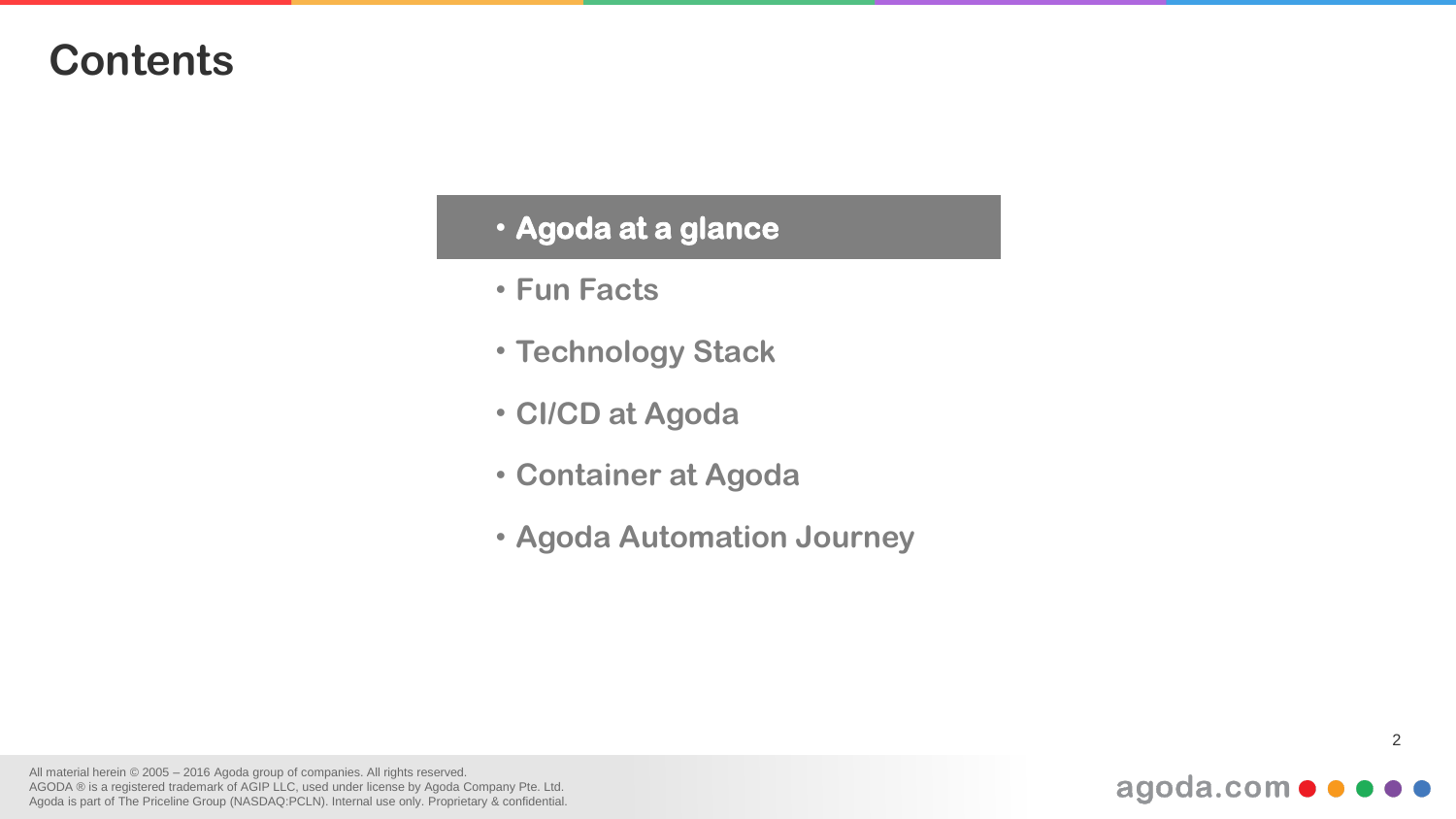#### **Agoda at a glance**

#### **Our history**

- **Established in 2005 in Bangkok**
- **Founded by Michael Kenny and Rob Rosenstein**
- **Acquired by the Priceline Group in 2007**

#### **Our Customers**

**Our Presence**

**locations in 5** 

• **Home to >2,300** 

**nationalities** 

**employees of >60** 

**continents**

• **Present in over 40** 

- **Over 4M unique visitors/day**
- **Over 21M registered Agoda members**

- **accommodation partners**
- **>600k additional accommodation partners through shared inventory with sister cos**
- **partners e.g. airlines and banks**

#### **and Android**

**Our Product**

• **Available via** 

**Website and Mobile** 

**Application for iOS** 

#### **Our Partners**

- **140k direct**
- **Additional marketing** 
	-

All material herein © 2005 – 2016 Agoda group of companies. All rights reserved. AGODA ® is a registered trademark of AGIP LLC, used under license by Agoda Company Pte. Ltd. Agoda is part of The Priceline Group (NASDAQ:PCLN). Internal use only. Proprietary & confidential.

#### agoda.com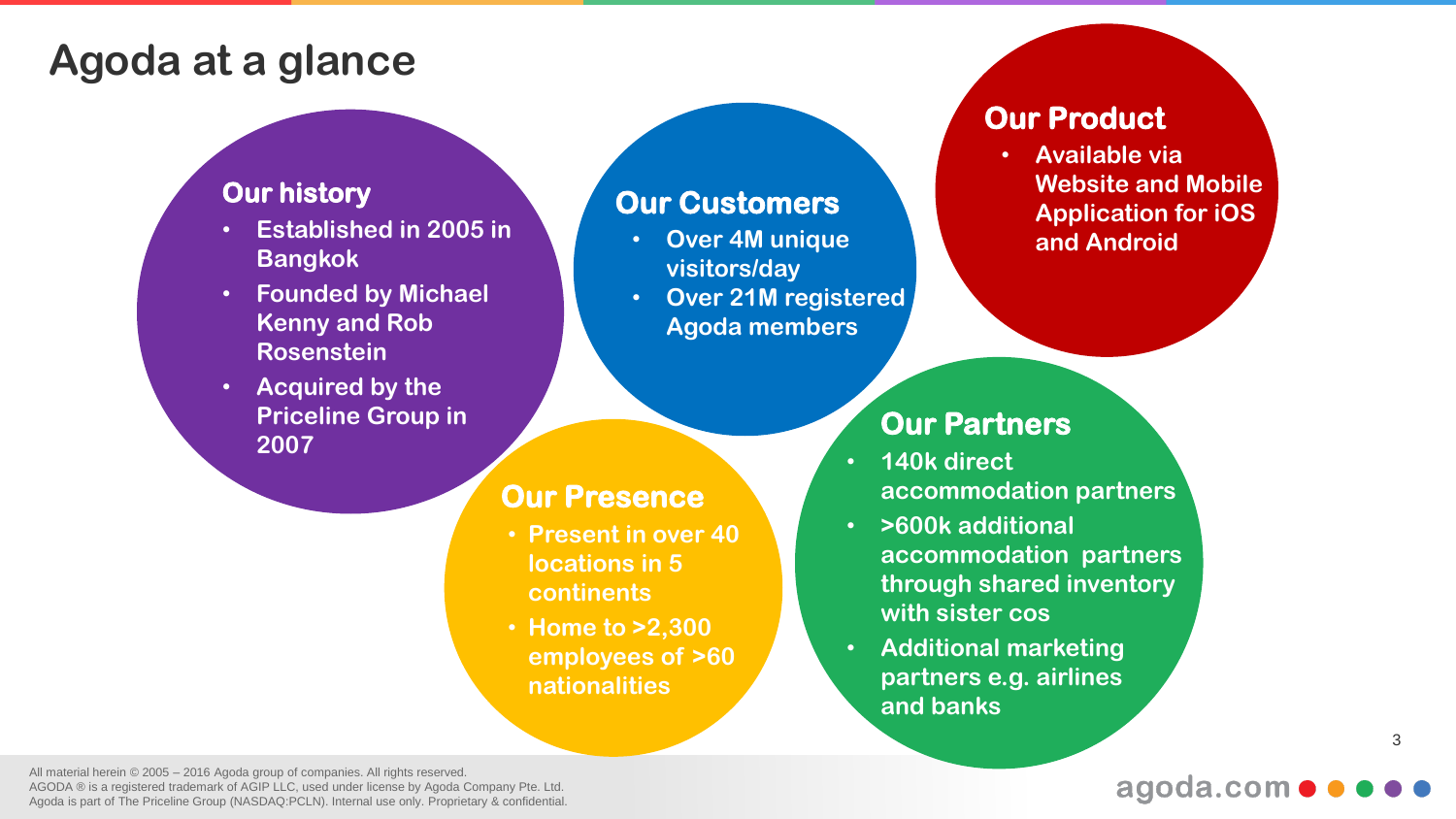#### **At Agoda …**

## **"Our goal is to create the most customer centric hotel product on the planet"**

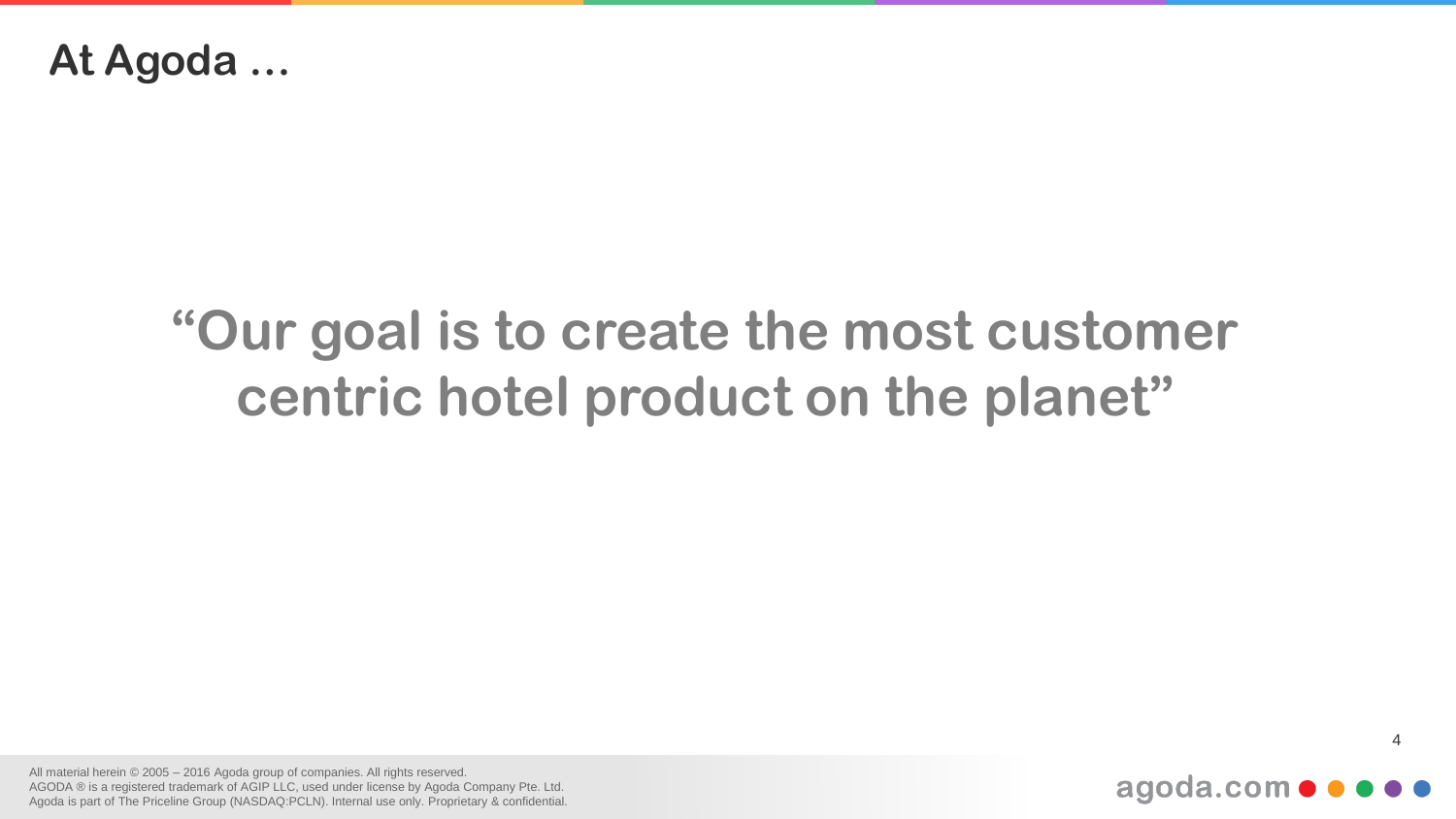### **Why is customer experience important?**



agoda.com • • •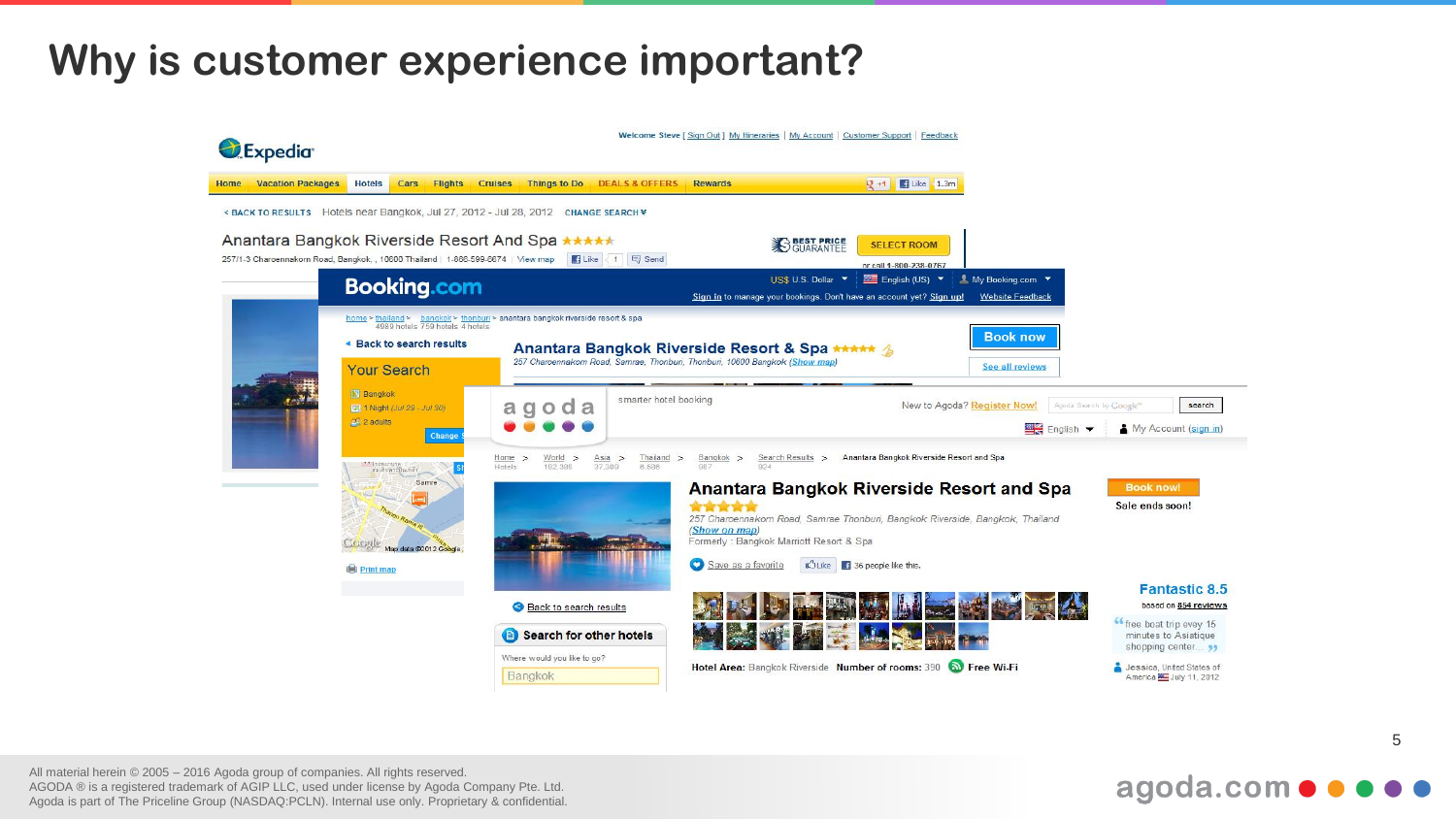### **What we do ?**



#### agoda.com ···  $\bullet$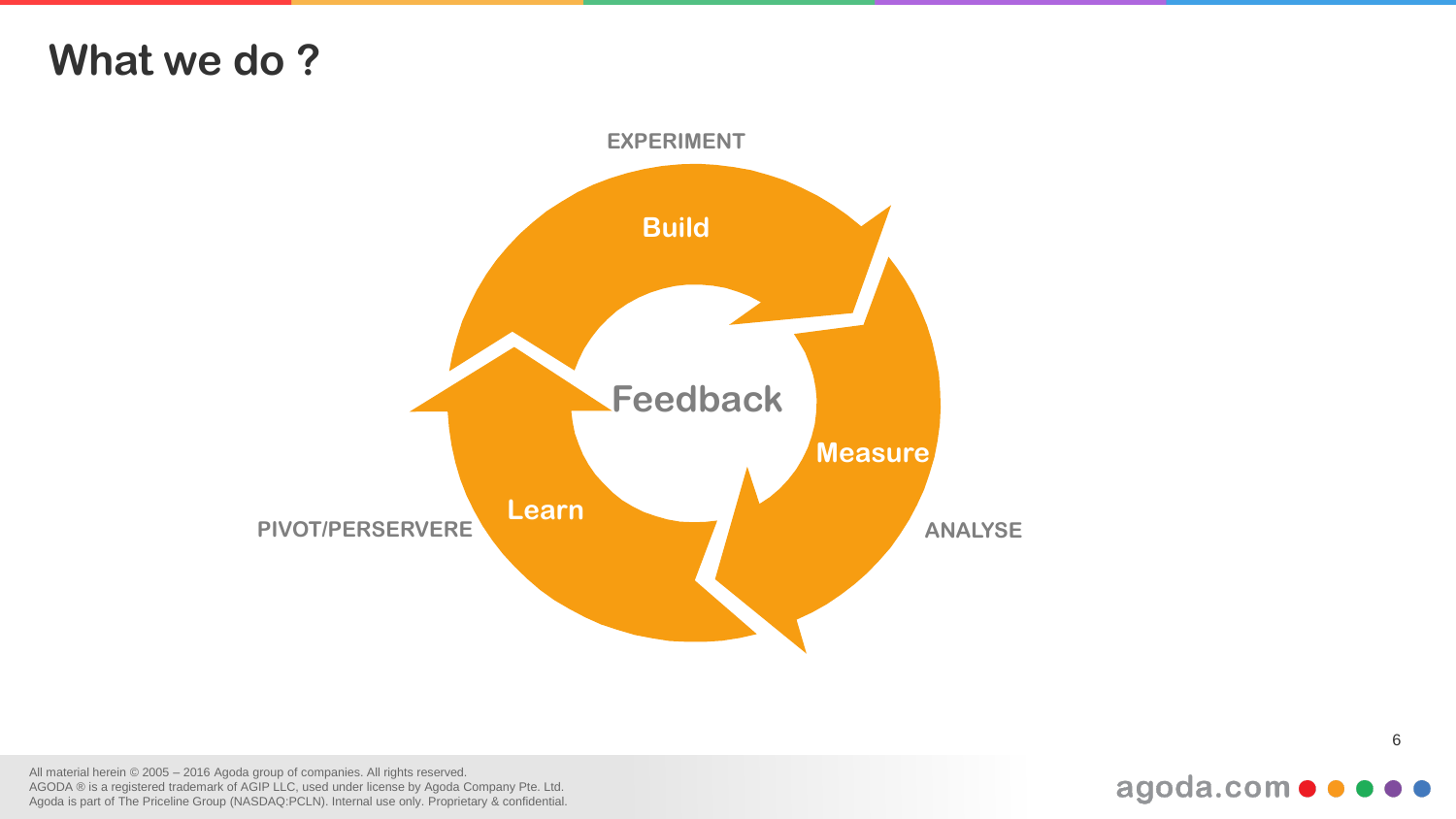- **Agoda at a glance**
- **Fun Facts**
- **Technology Stack**
- **CI/CD at Agoda**
- **Container at Agoda**
- **Agoda Automation Journey**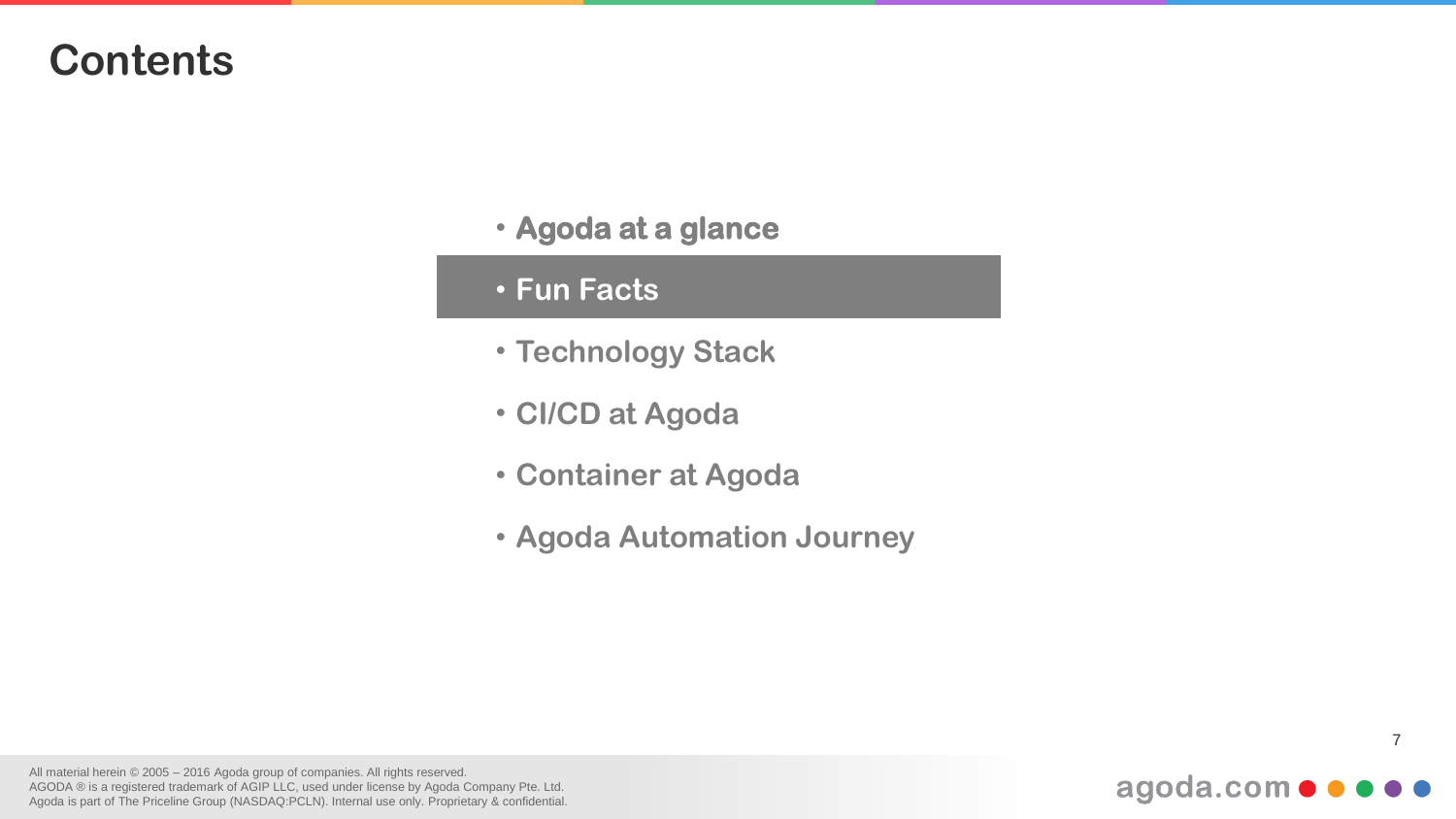### **Fun Facts**

**Builds**

• **2,000 build per days, 11500 build per weeks and 35,000 build per month**

**Tests**

• **Up to 12500+ tests per build (… and increase every day)**

**Release**

• **Release Daily : up to 4 release a days (Plan to 20 Release per day)**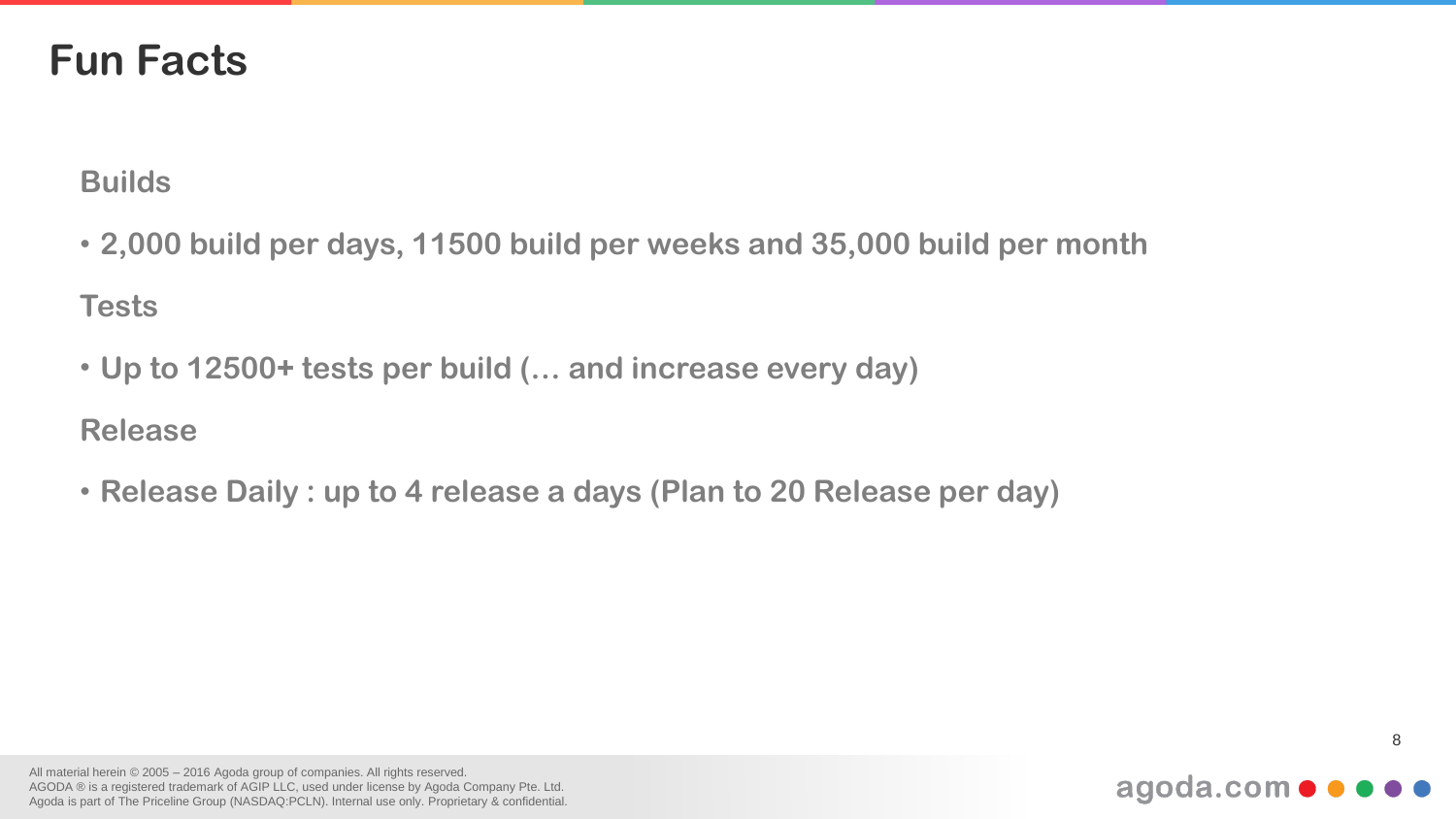- **Agoda at a glance**
- **Fun Facts**
- **Technology Stack**
- **CI/CD at Agoda**
- **Container at Agoda**
- **Agoda Automation Journey**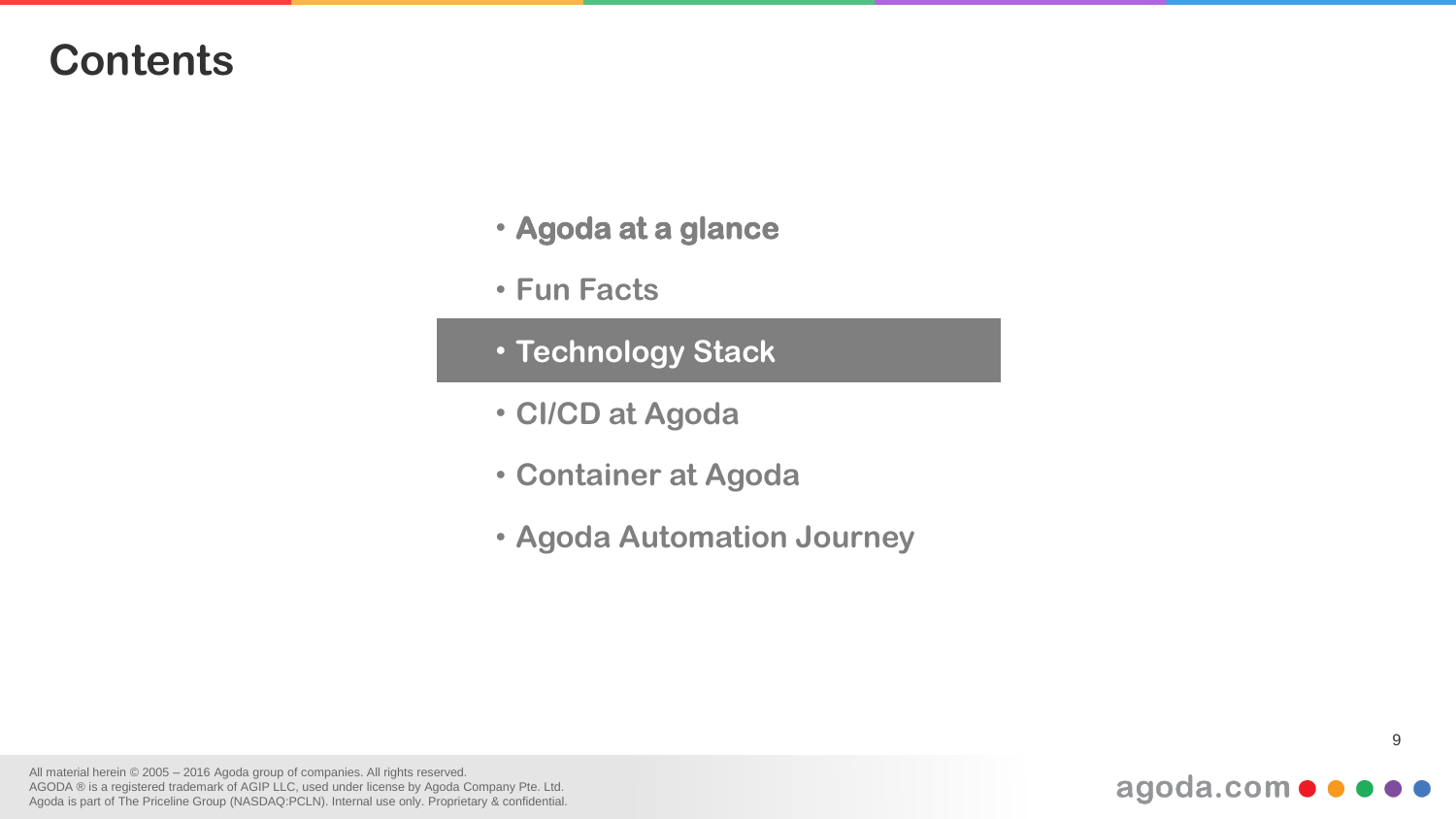### **Technology Stack**

**Language**

• **C#, Objective C, Android, Java, Scala, Python, Go, JavaScript**

**OS**

• **Windows, Linux, Android, iOS**

**Datastore**

• **Cassandra, SQL Server, Hadoop**

**Infrastructure/Virtualization**

• **OpenStack, Hyper-V, Azure, Docker**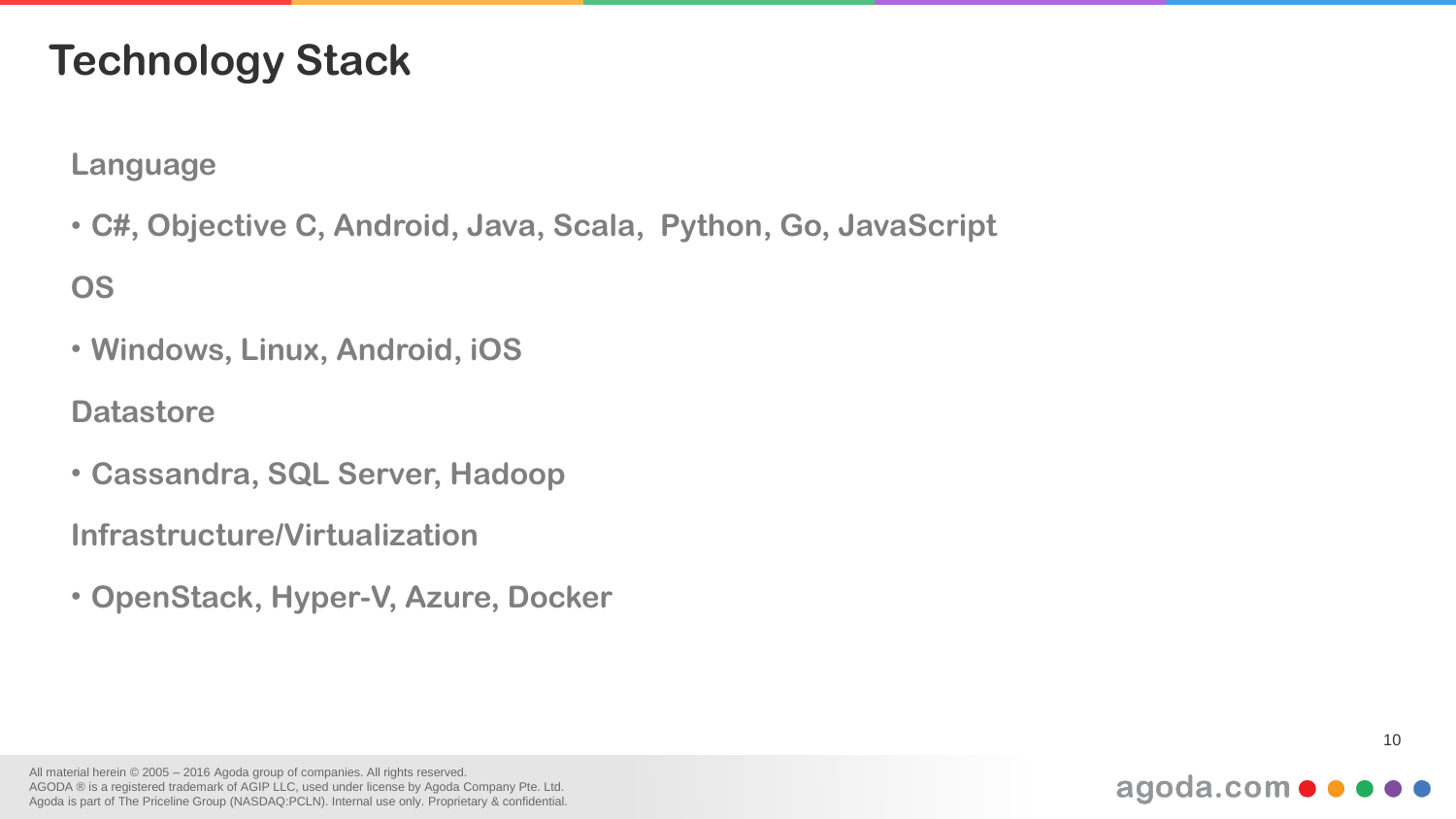**Challenges**

| Fast          | 12,500 tests take 3-4 hours of test time             |
|---------------|------------------------------------------------------|
| Scalable      | <b>Rich environment and features</b><br>preparation  |
| Reproducible  | <b>Code-To-Production repeatable and</b><br>constant |
| <b>Secure</b> | Compliance, PCI etc.                                 |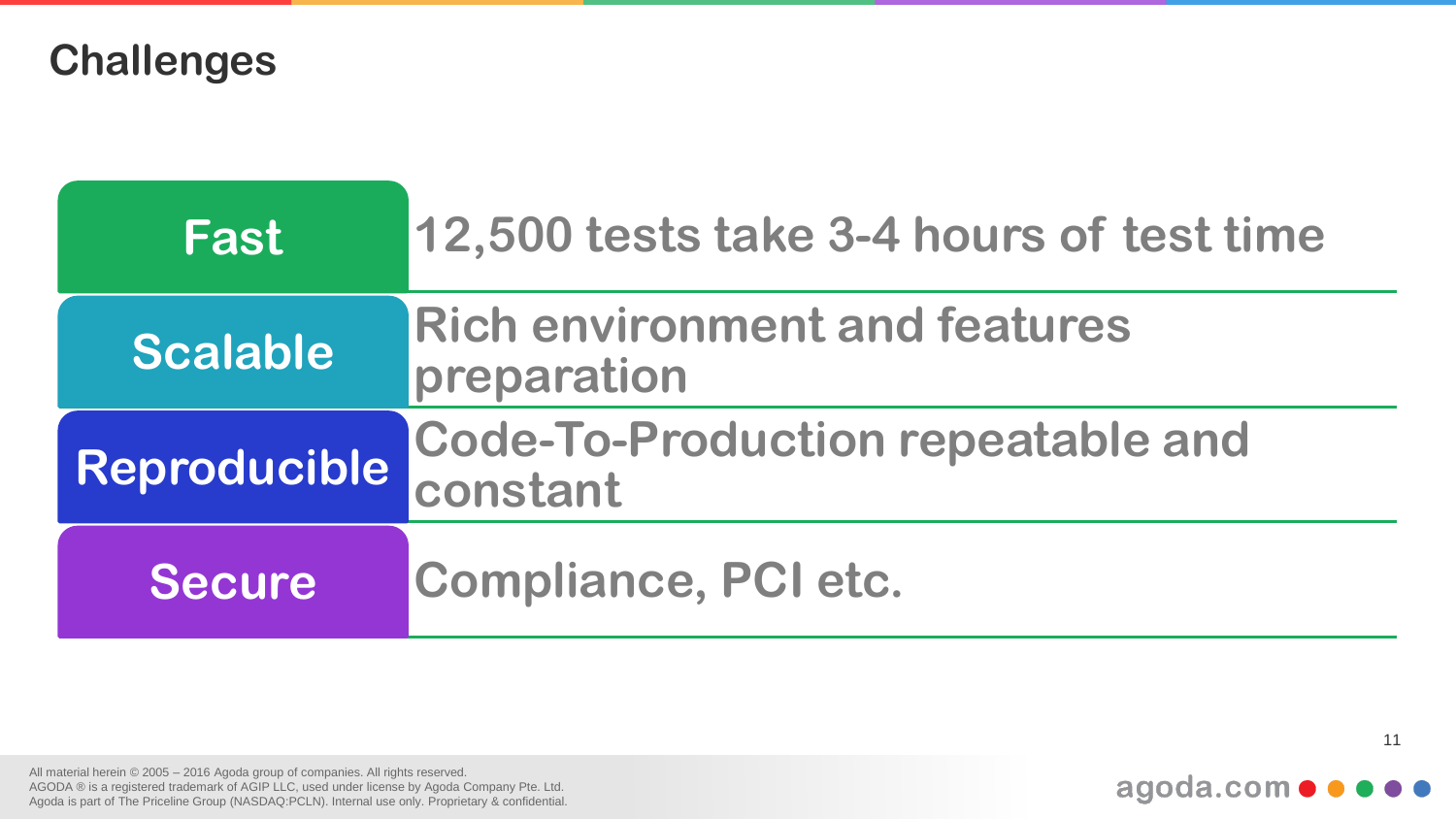- **Agoda at a glance**
- **Fun Facts**
- **Technology Stack**
- **CI/CD at Agoda**
- **Container at Agoda**
- **Agoda Automation Journey**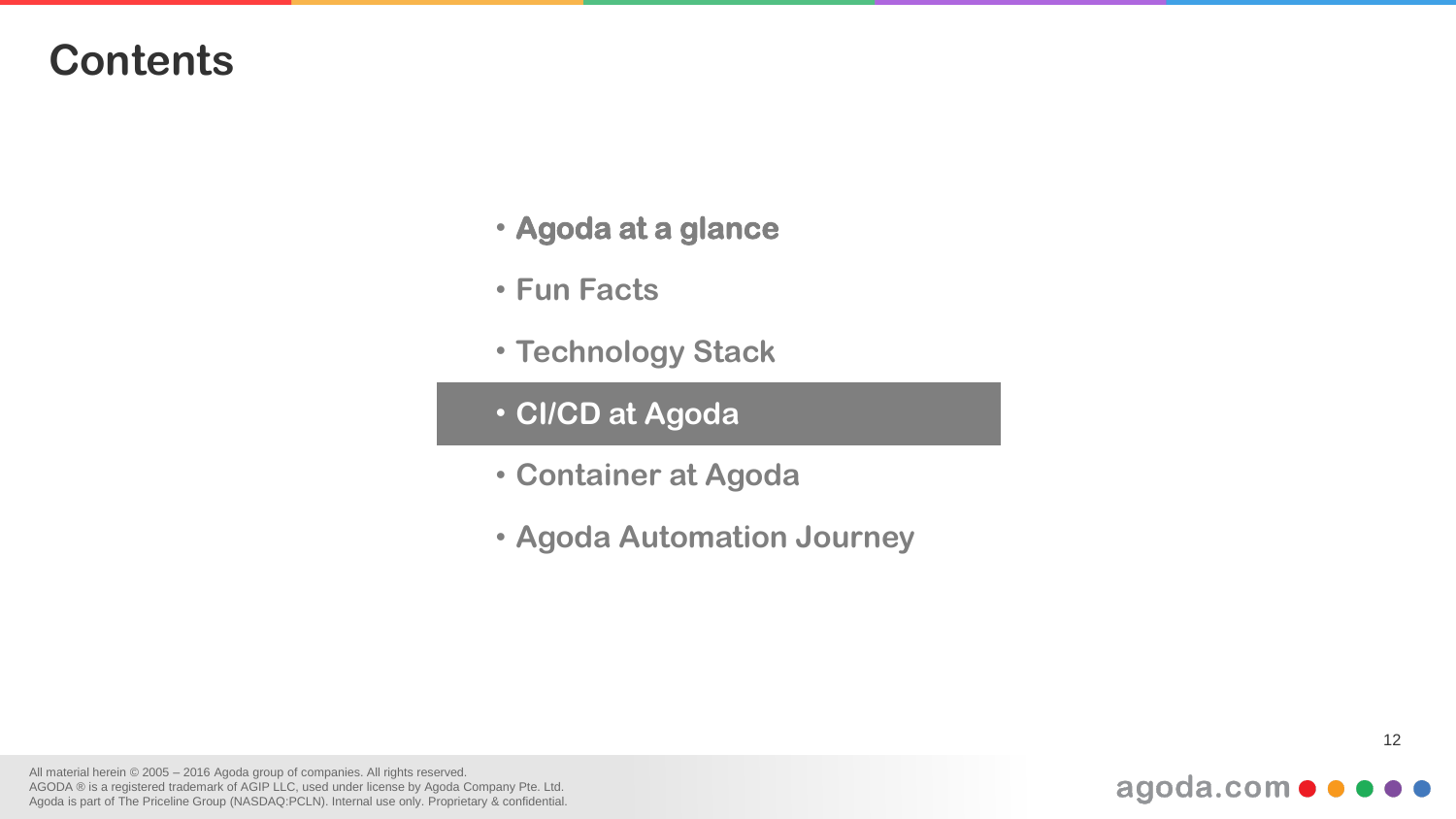### **Continuous Integration At Agoda**



All material herein © 2005 – 2016 Agoda group of companies. All rights reserved. AGODA ® is a registered trademark of AGIP LLC, used under license by Agoda Company Pte. Ltd. Agoda is part of The Priceline Group (NASDAQ:PCLN). Internal use only. Proprietary & confidential.

#### agoda.com •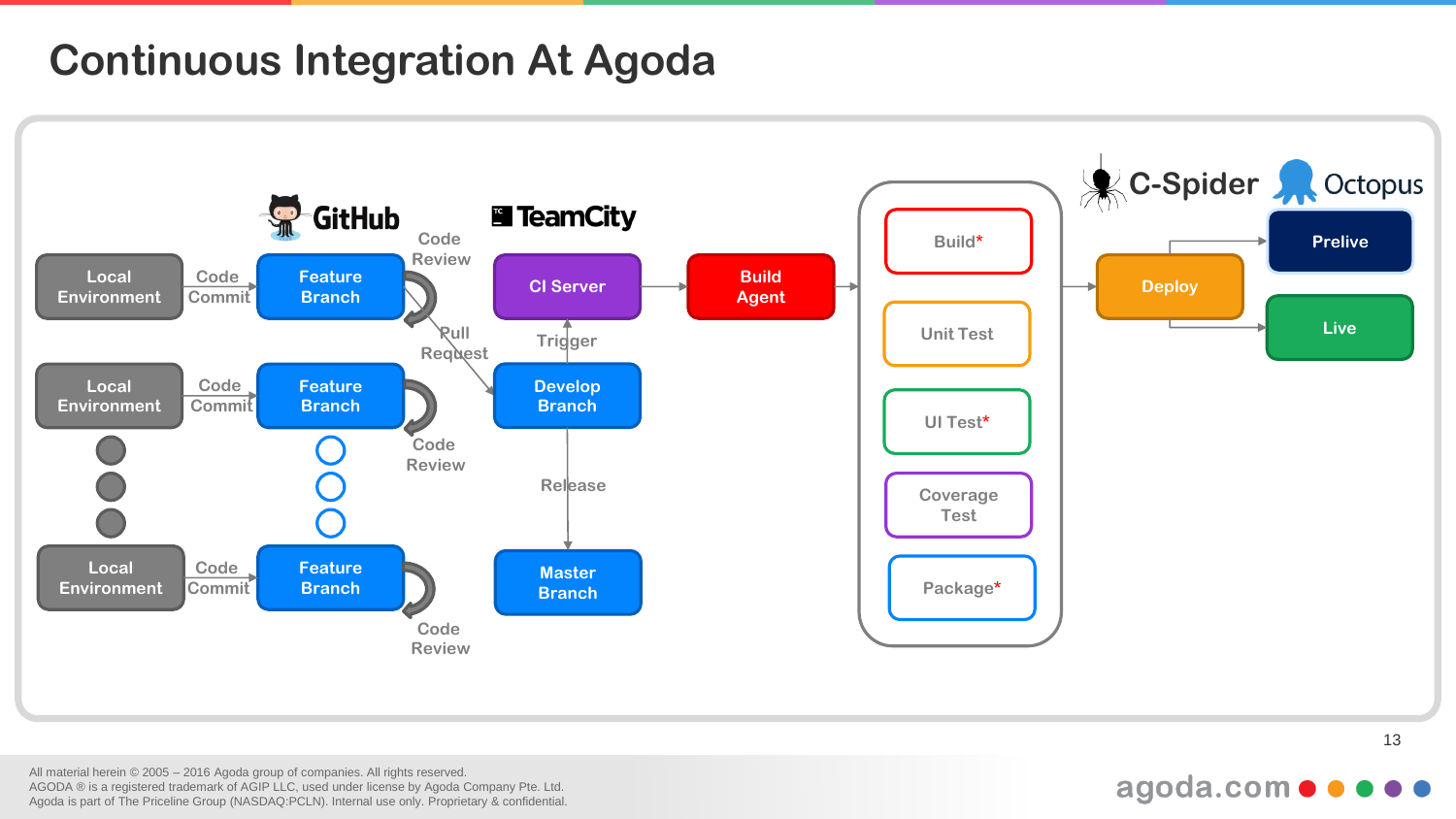- **Agoda at a glance**
- **Fun Facts**
- **Technology Stack**
- **CI/CD at Agoda**
- **Container at Agoda**
- **Agoda Automation Journey**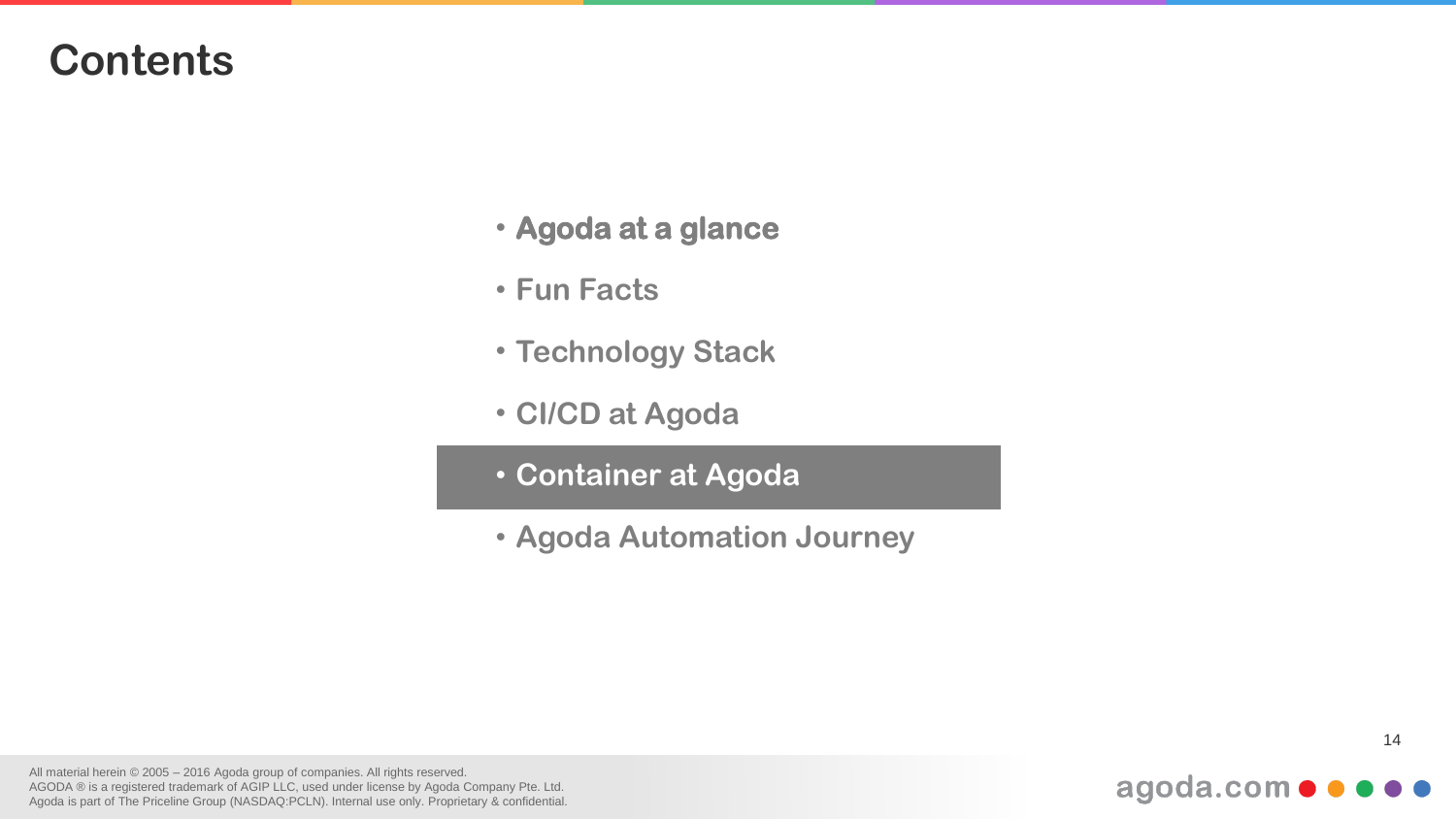### **Container At Agoda**



All material herein © 2005 – 2016 Agoda group of companies. All rights reserved. AGODA ® is a registered trademark of AGIP LLC, used under license by Agoda Company Pte. Ltd. Agoda is part of The Priceline Group (NASDAQ:PCLN). Internal use only. Proprietary & confidential.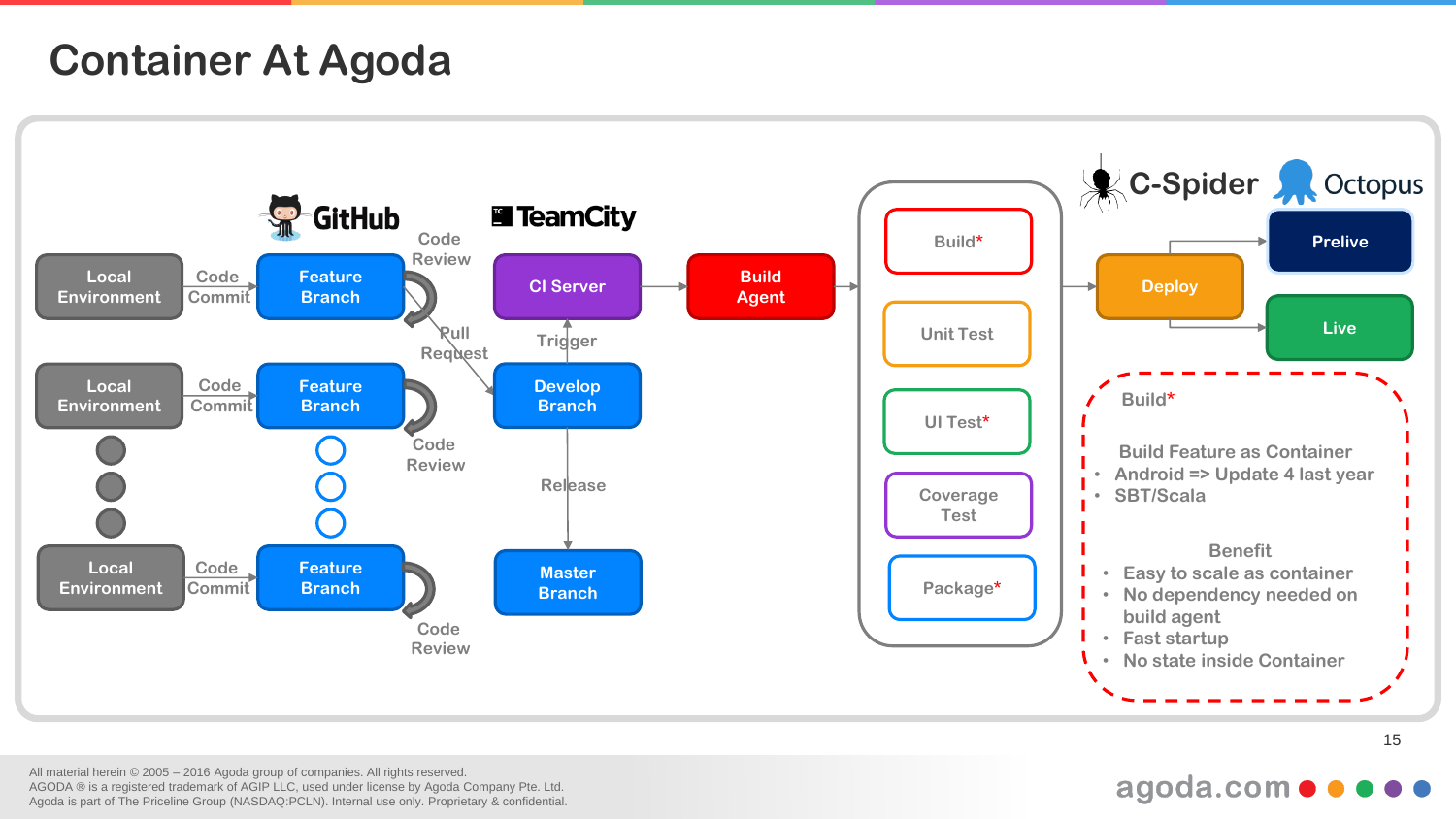#### **Build capability as Container**



#### agoda.com • • •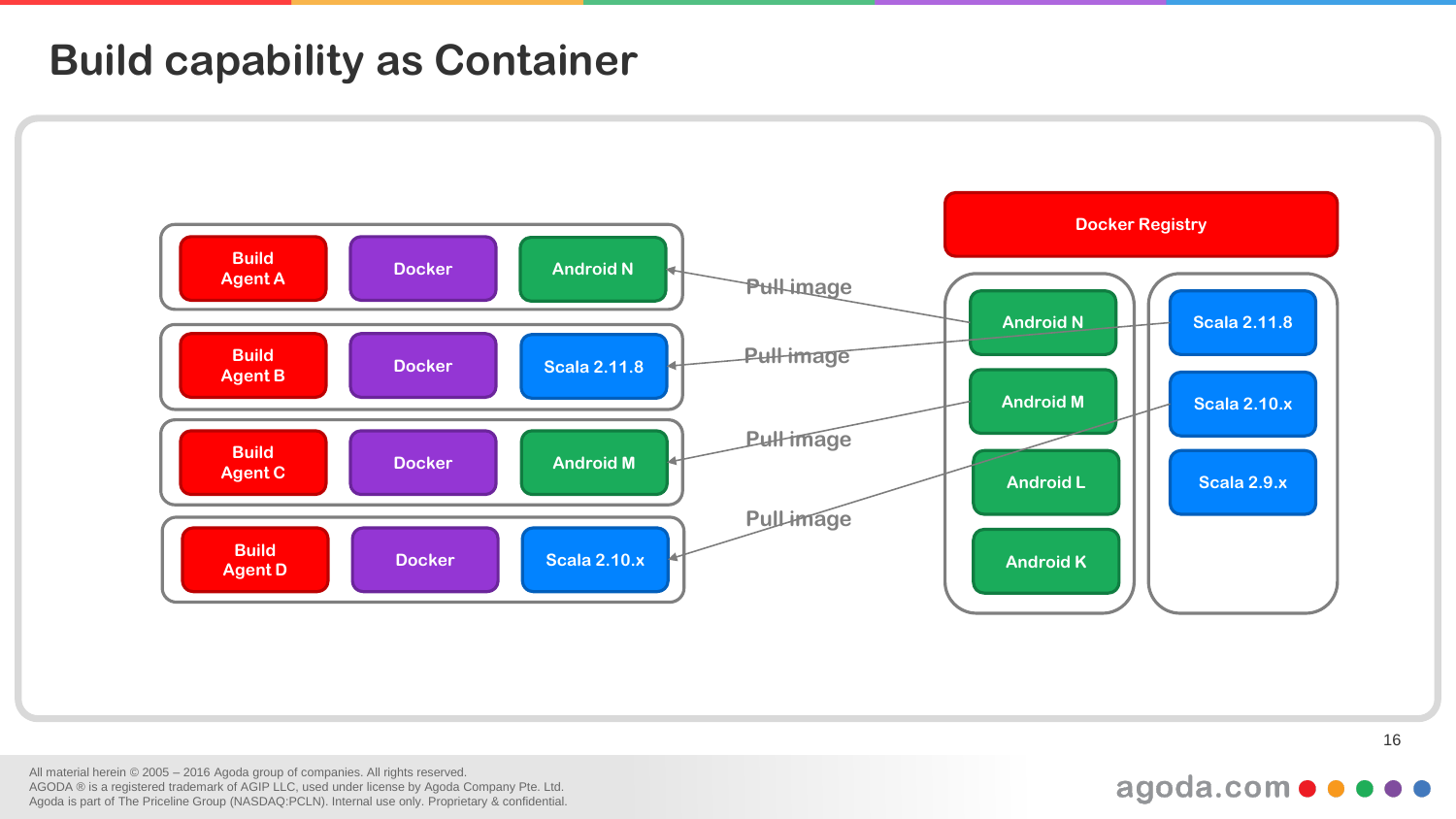### **Container At Agoda**

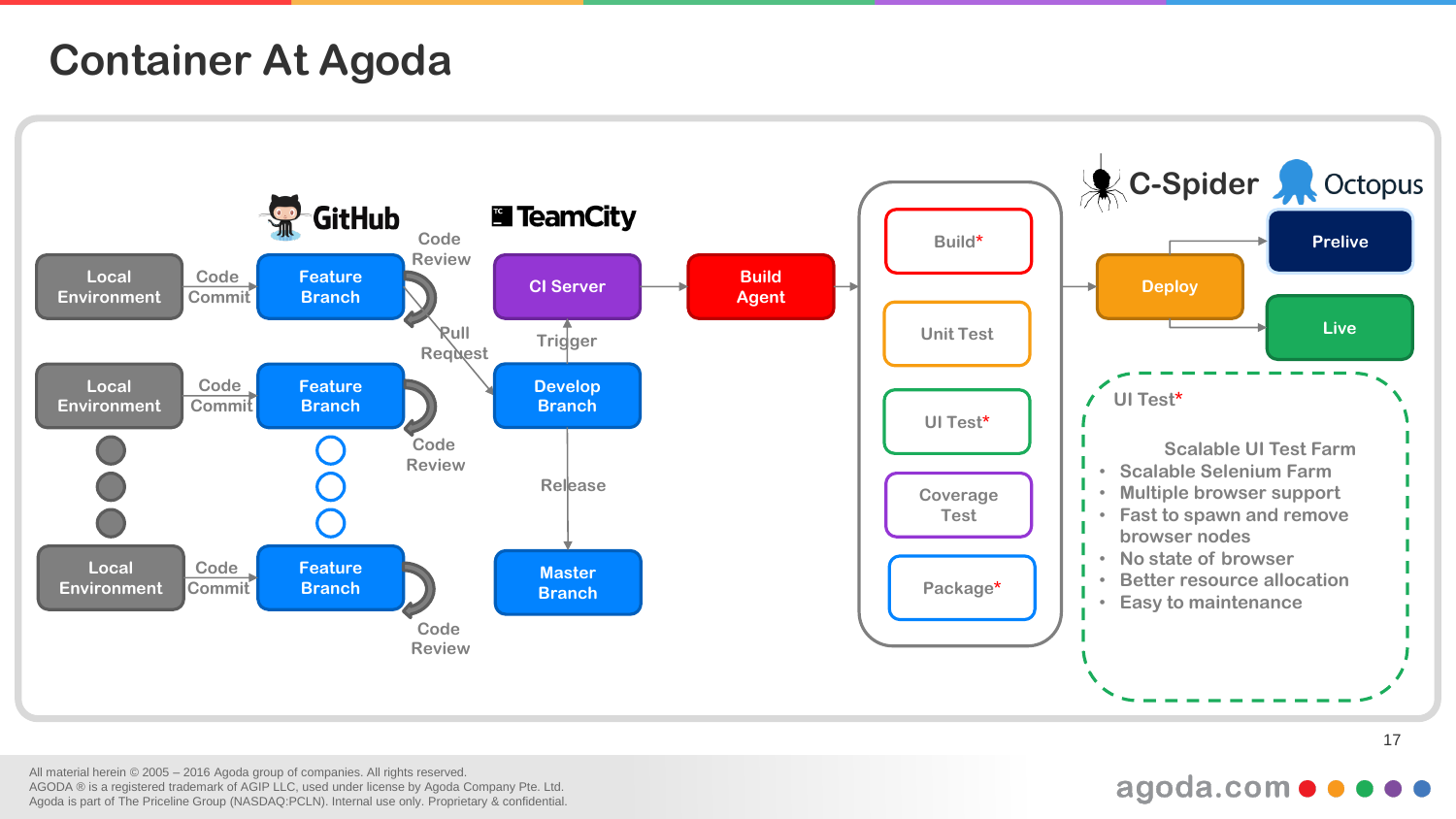### **Test capability as Container**

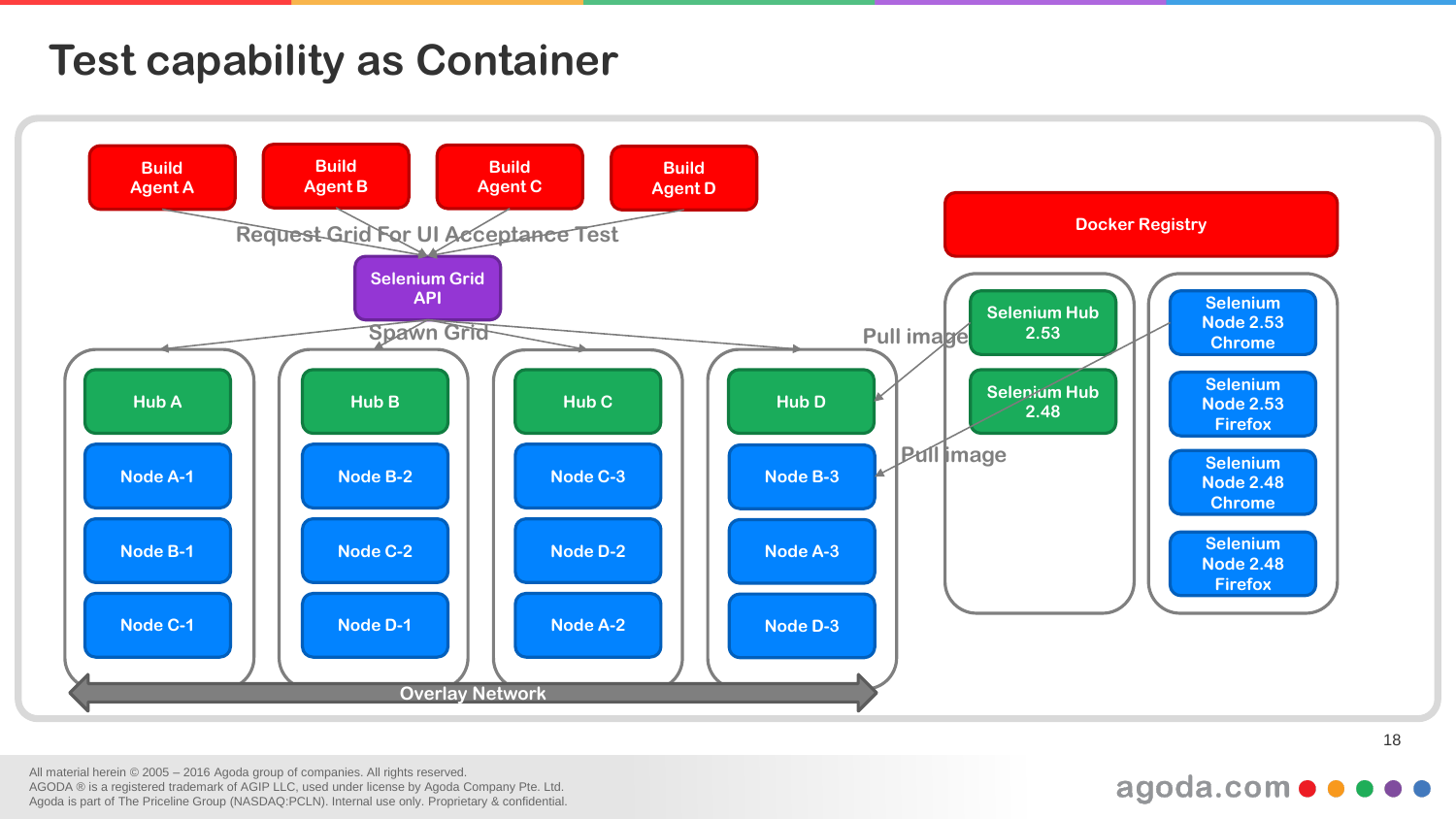### **Container At Agoda**

![](_page_18_Figure_1.jpeg)

All material herein © 2005 – 2016 Agoda group of companies. All rights reserved. AGODA ® is a registered trademark of AGIP LLC, used under license by Agoda Company Pte. Ltd. Agoda is part of The Priceline Group (NASDAQ:PCLN). Internal use only. Proprietary & confidential.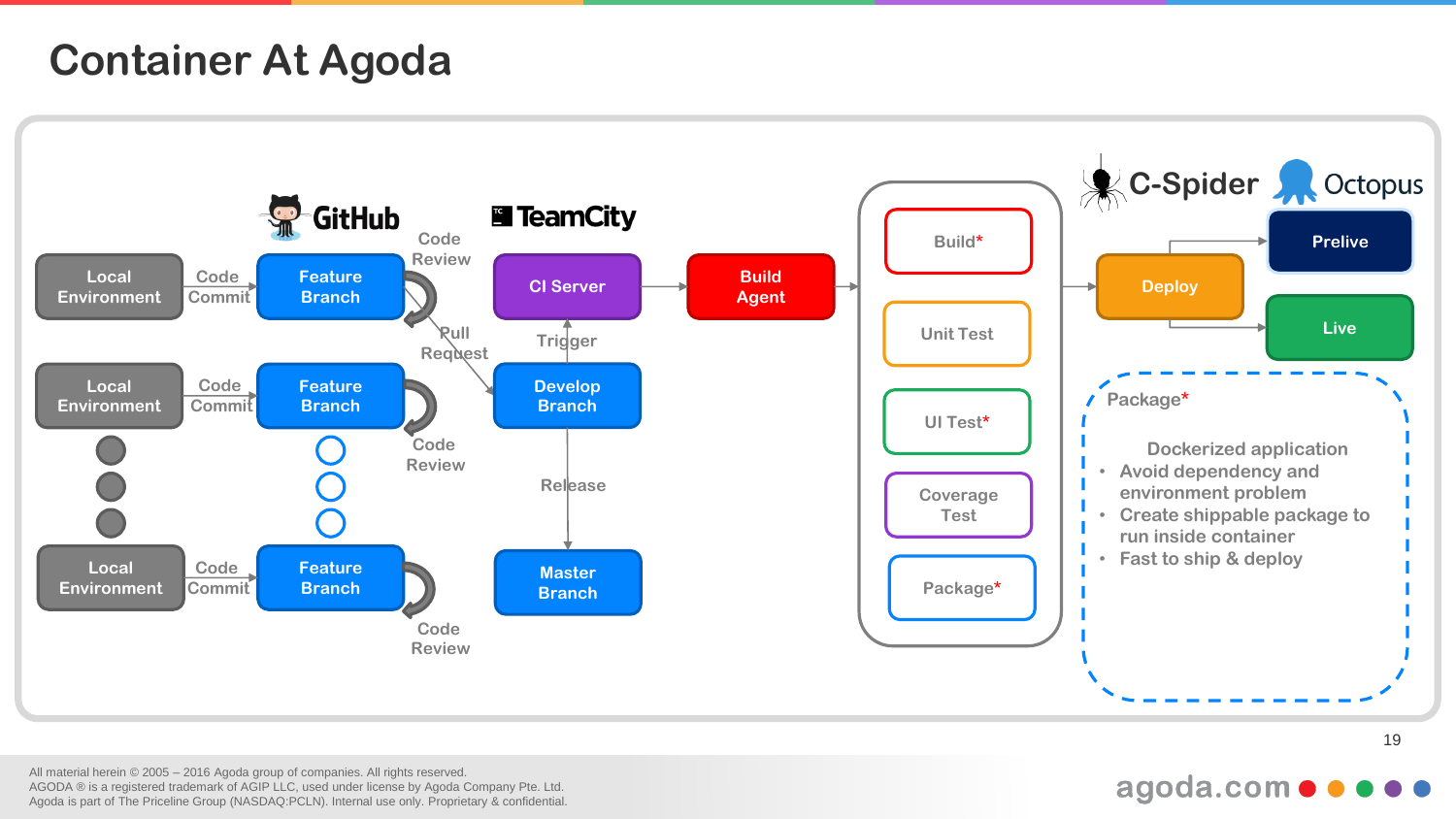#### **Product package as Container**

![](_page_19_Figure_1.jpeg)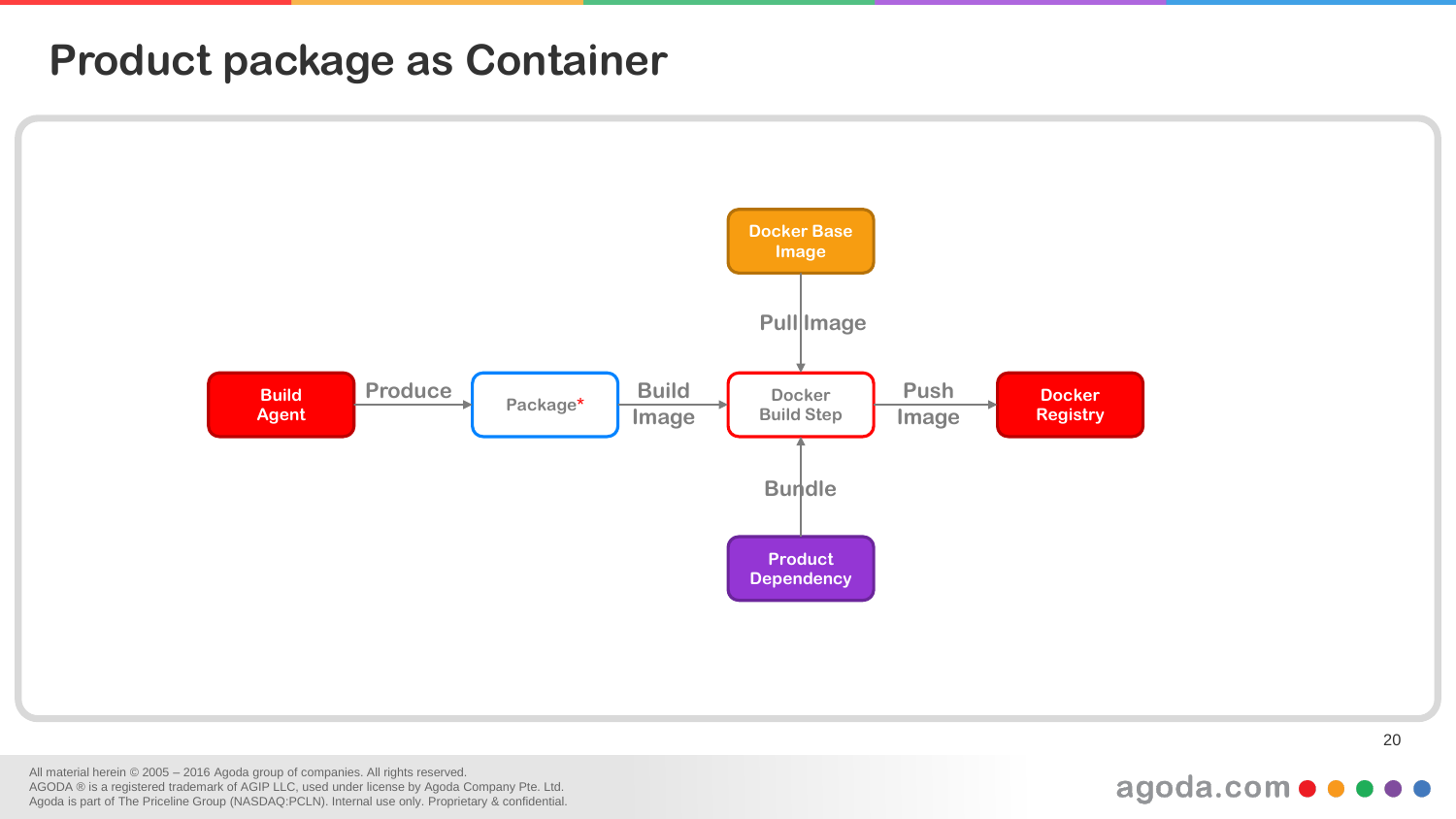- **Agoda at a glance**
- **Fun Facts**
- **Technology Stack**
- **CI/CD at Agoda**
- **Container at Agoda**
- **Agoda Automation Journey**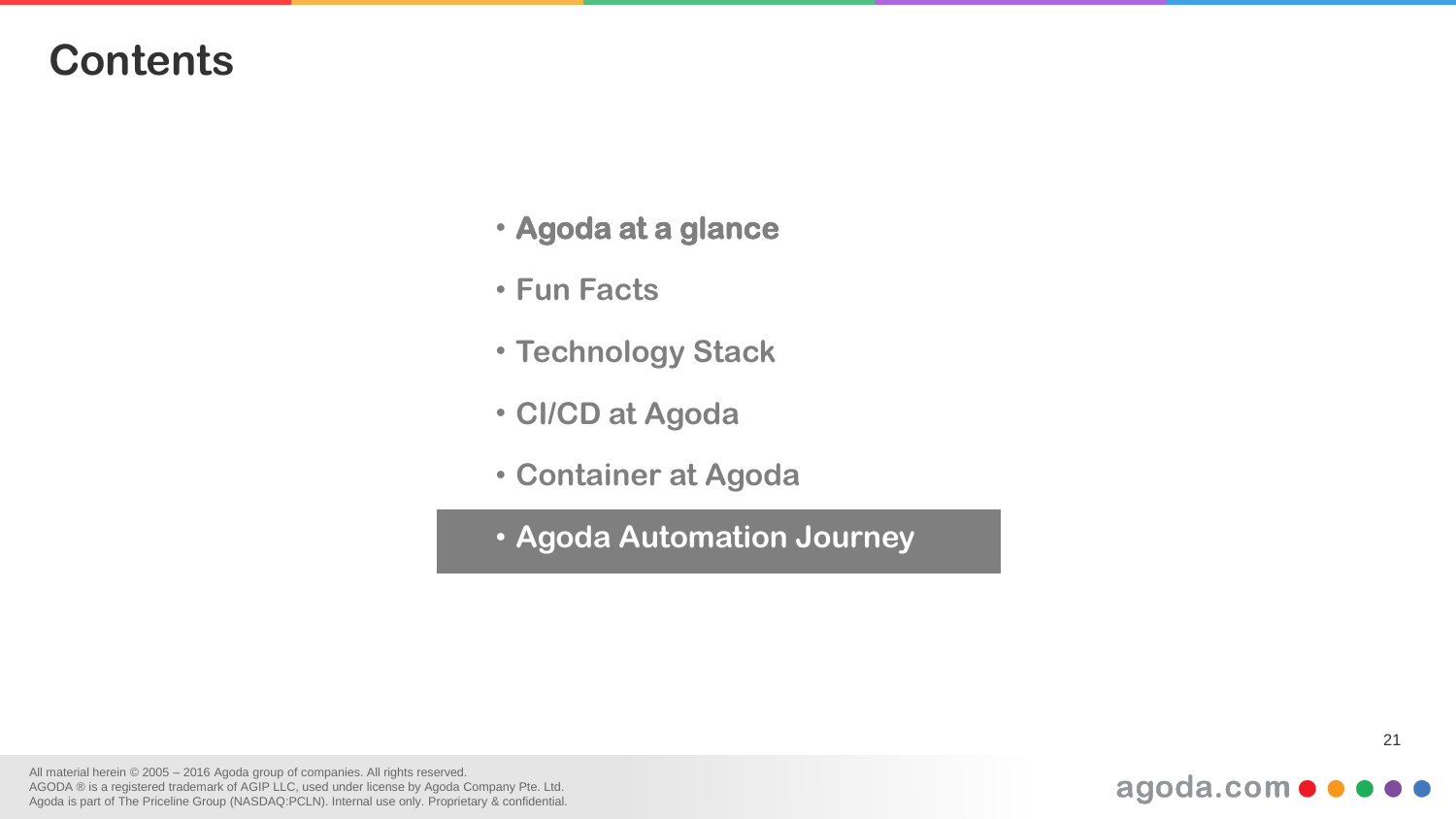### **Agoda Automation Journey**

**Build per days**

![](_page_21_Figure_2.jpeg)

Source: Agoda TeamCity Statistics

All material herein © 2005 – 2016 Agoda group of companies. All rights reserved. AGODA ® is a registered trademark of AGIP LLC, used under license by Agoda Company Pte. Ltd. Agoda is part of The Priceline Group (NASDAQ:PCLN). Internal use only. Proprietary & confidential. 22

#### agoda.com ·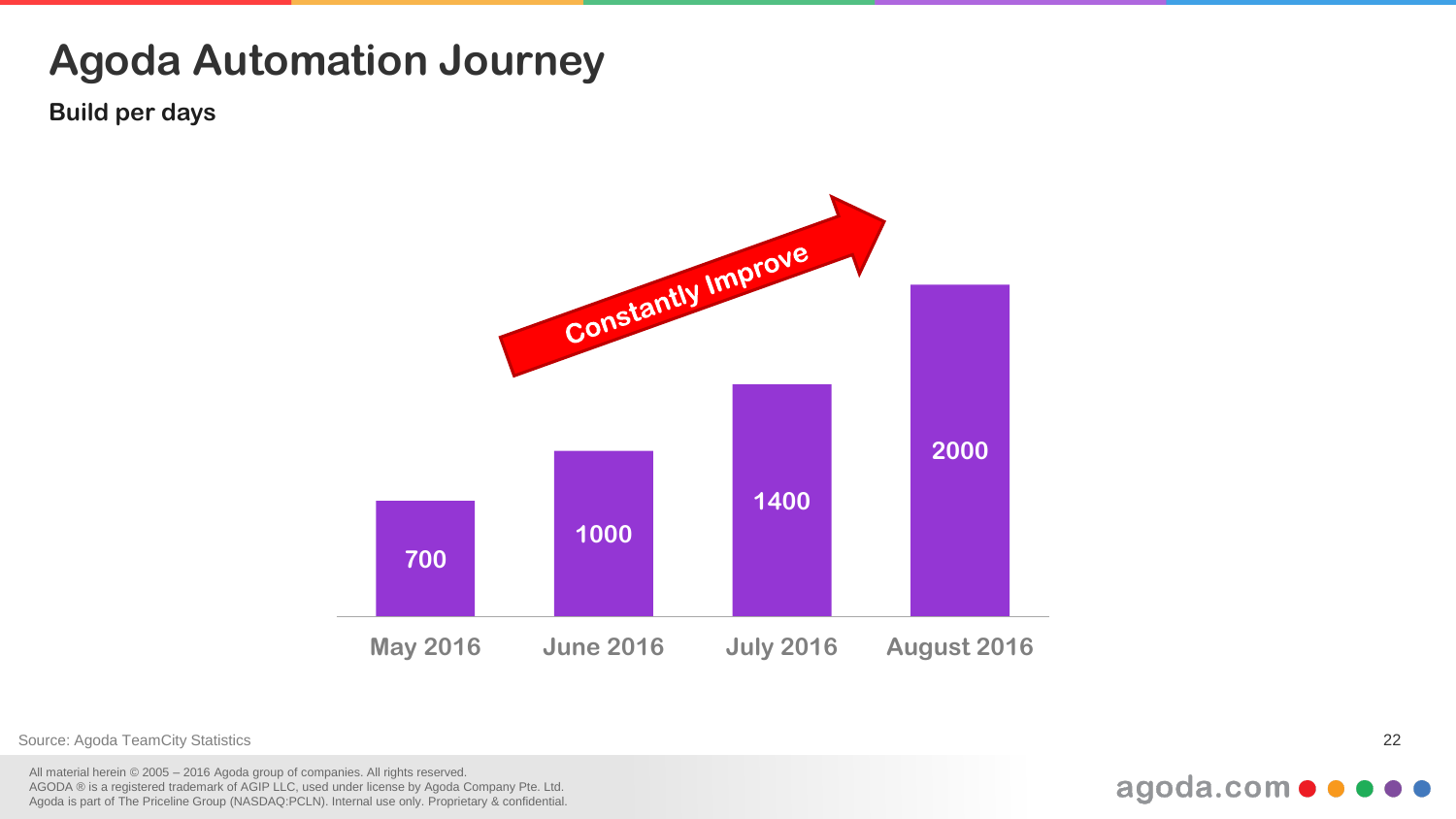### **Agoda Automation Journey**

![](_page_22_Figure_1.jpeg)

#### **Developer Happiness**

All material herein © 2005 – 2016 Agoda group of companies. All rights reserved. AGODA ® is a registered trademark of AGIP LLC, used under license by Agoda Company Pte. Ltd. Agoda is part of The Priceline Group (NASDAQ:PCLN). Internal use only. Proprietary & confidential.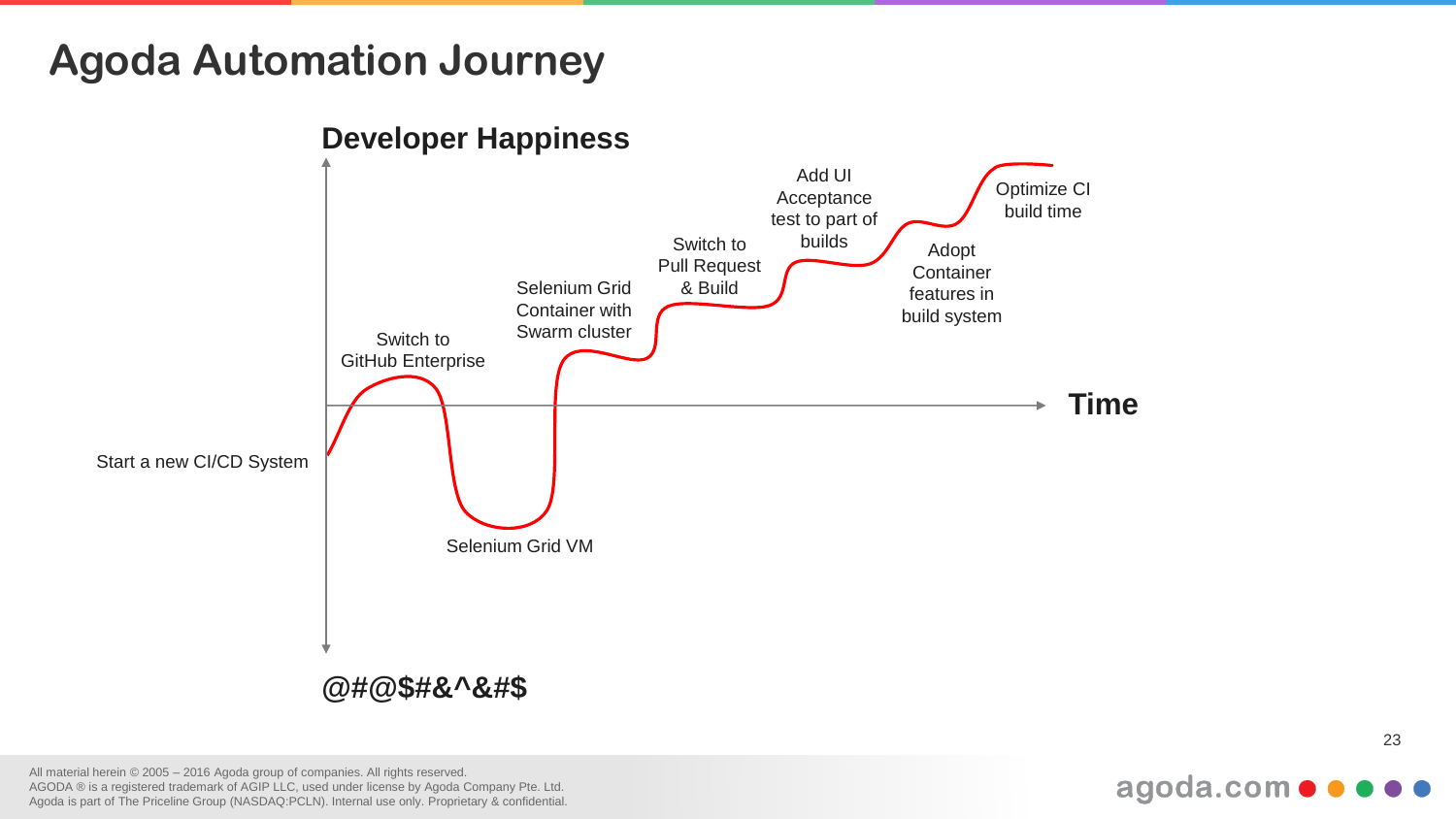# **#AgodaDevOps #WeAreHiring**

agoda.com · ·